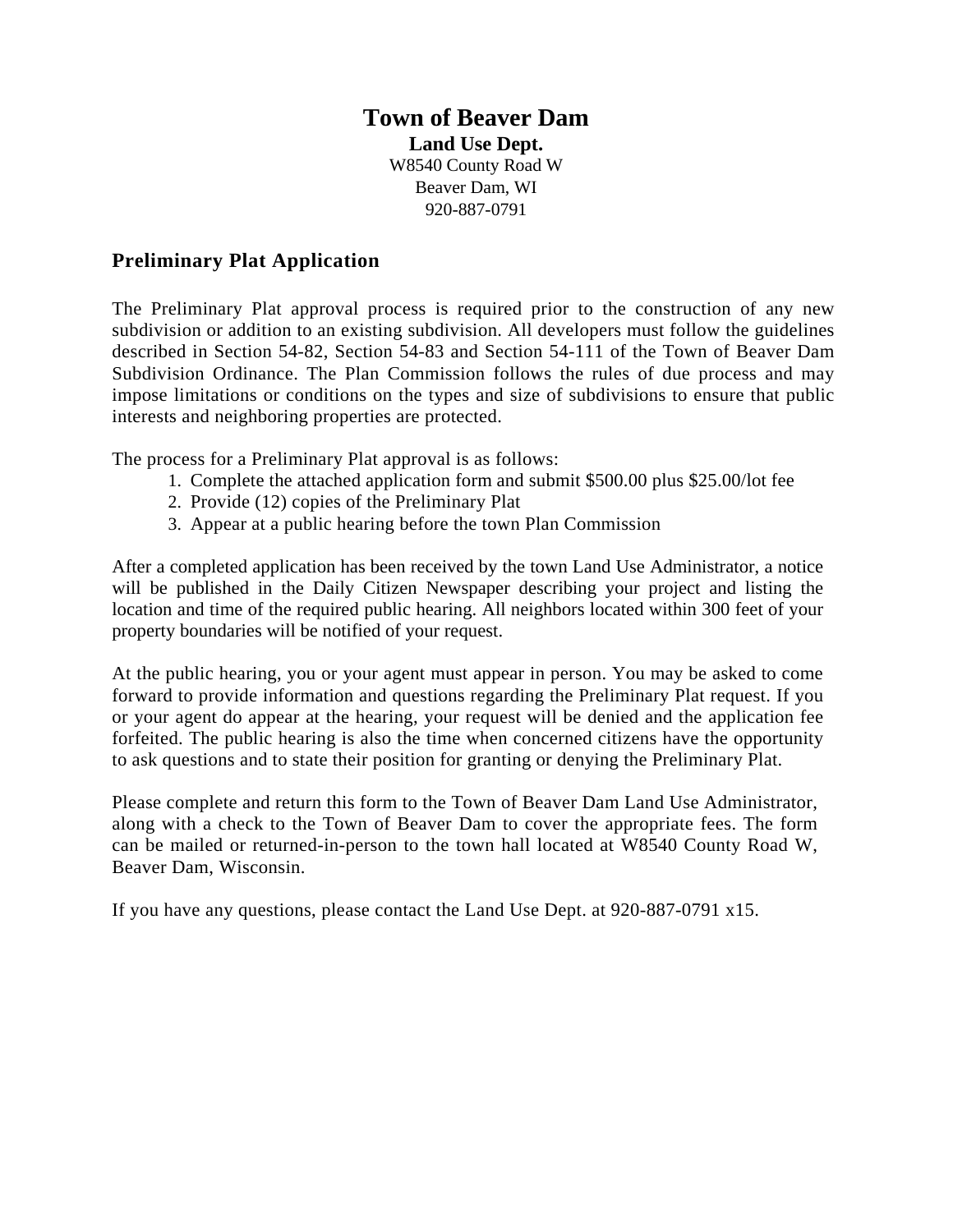# **Town of Beaver Dam Plan Commission**

## **Preliminary Plat Application**

**Attach list of names and addresses of all property owners within 300 feet of any point of the property.**